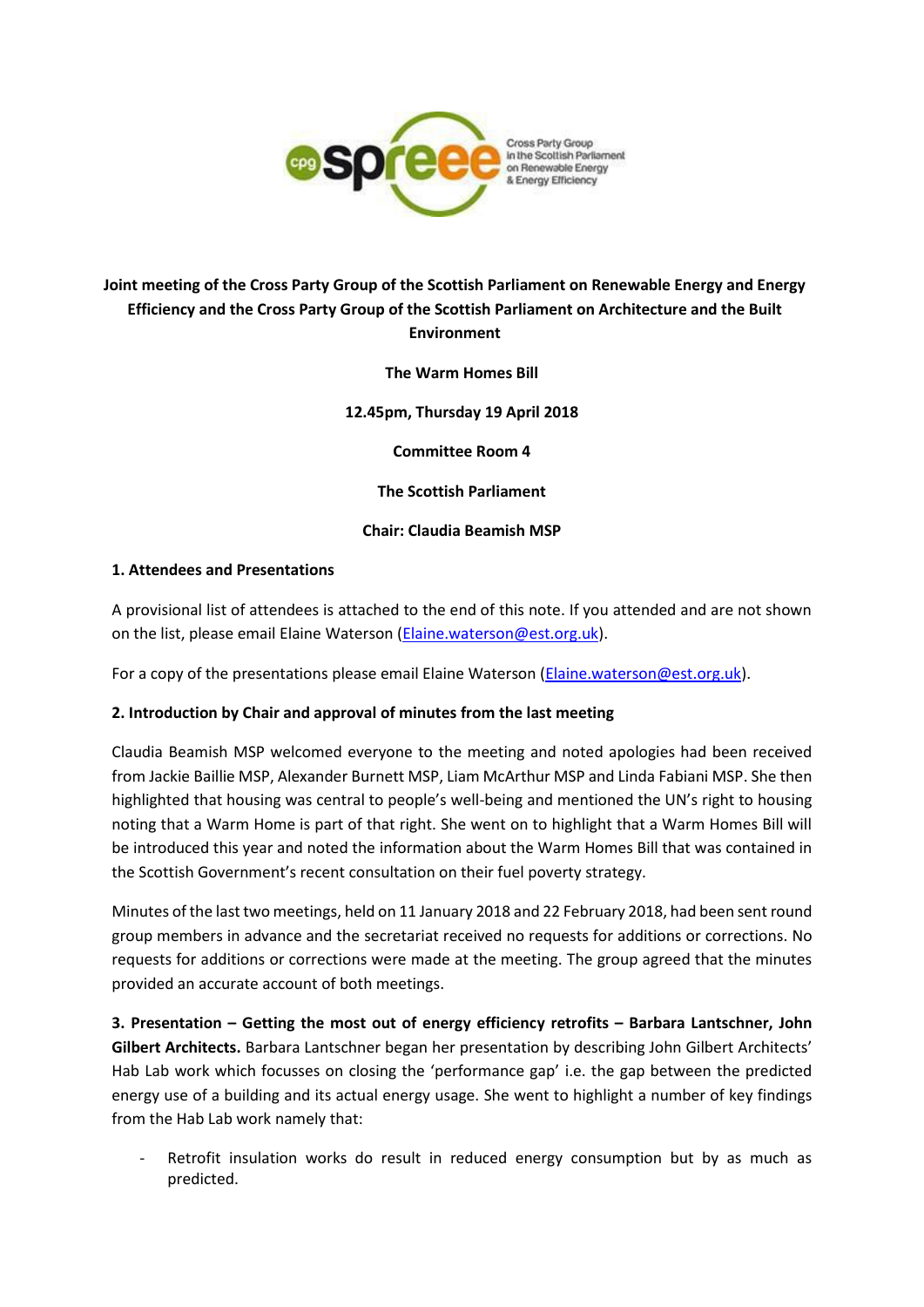- Warmer, more airtight buildings exacerbate health risks associated with indoor air pollution and moisture. They also exacerbate building fabric risks associated with moisture
- The biggest variable is occupant behaviour so it is important to engage with occupants.

She went on to outline a number of proposals and conclusions based on these findings, including that ventilation must be considered as part of retrofit work and designed specifically for the archetype. She highlighted that ventilation lowers the amount of risk that energy efficiency measures might introduce to a building but noted that it is not funded under existing retrofit programmes. She also discussed the importance of closing insulation and moisture gaps, raising awareness amongst occupants, and the dissemination of information amongst construction industry stakeholders.

**4. Presentation – The Warm Homes Bill – the Existing Homes Alliance's perspective – Elizabeth Leighton, Existing Homes Alliance (ExHA).** Elizabeth Leighton began her presentation by highlighting that there is not much information in the public domain about what will be in the Warm Homes Bill when it is introduced to the Scottish Parliament next month. She went on to highlight that there was cross party support for a comprehensive Warm Homes Bill and noted that in Spring 2017 the political parties came together and wrote to the Housing Minister in support of a Warm Homes Bill. She then noted that while there is already a good set of energy efficiency programmes in Scotland there is still much to do not least because around a quarter of households are in fuel poverty. She emphasised that housing ambitions need to match targets for climate change and that the Warm Homes Bill opens up a once in a generation opportunity to ensure this happens. She went on to discuss the results of a gap analysis of existing legislation that the ExHA undertook which identified the need for ambitious fuel poverty and energy performance targets for the housing stock, a strategic framework for SEEP, measures to overcome barriers, strengthened regulations and consumer protection. She concluded by highlighting the ExHA's view that the Scottish Government's existing proposals are unambitious and vague and that at the proposed rate of change fuel poverty will not be eradicated before 2047.

**5. Presentation – The legal barriers to energy efficiency improvements in flats, Frankie McCarthy, University of Glasgow.** In the session's final presentation Frankie McCarthy started by highlighting research that she has been involved in with legal experts from different European jurisdictions. She noted that one of the key things she has learned from being involved in this work is that we are 'miles' behind other countries.

She went on to highlight that there is an underlying problem which is that efficiency renovations need to be applied to the building as a whole. However, the law does not understand flats as anything other than a set of individual units and this creates several problems, including that:

- Ownership is fragmented.
- Rules are not standard.
- The Tenements Scotland act is only a default and the title deeds may say something different.
- There is no information about what the title deeds will say.

She then noted that the strategic parts of the building will not always be owned by the same people and that this there are no requirements for owners to act as if they have responsibility for the building as a whole. Indeed, the law is silent on the idea of collective management. In other jurisdictions flat owners are required to join an owner's association. In Scotland there are no requirements for owners to meet, there are no requirements that they have a maintenance plan for the building and there are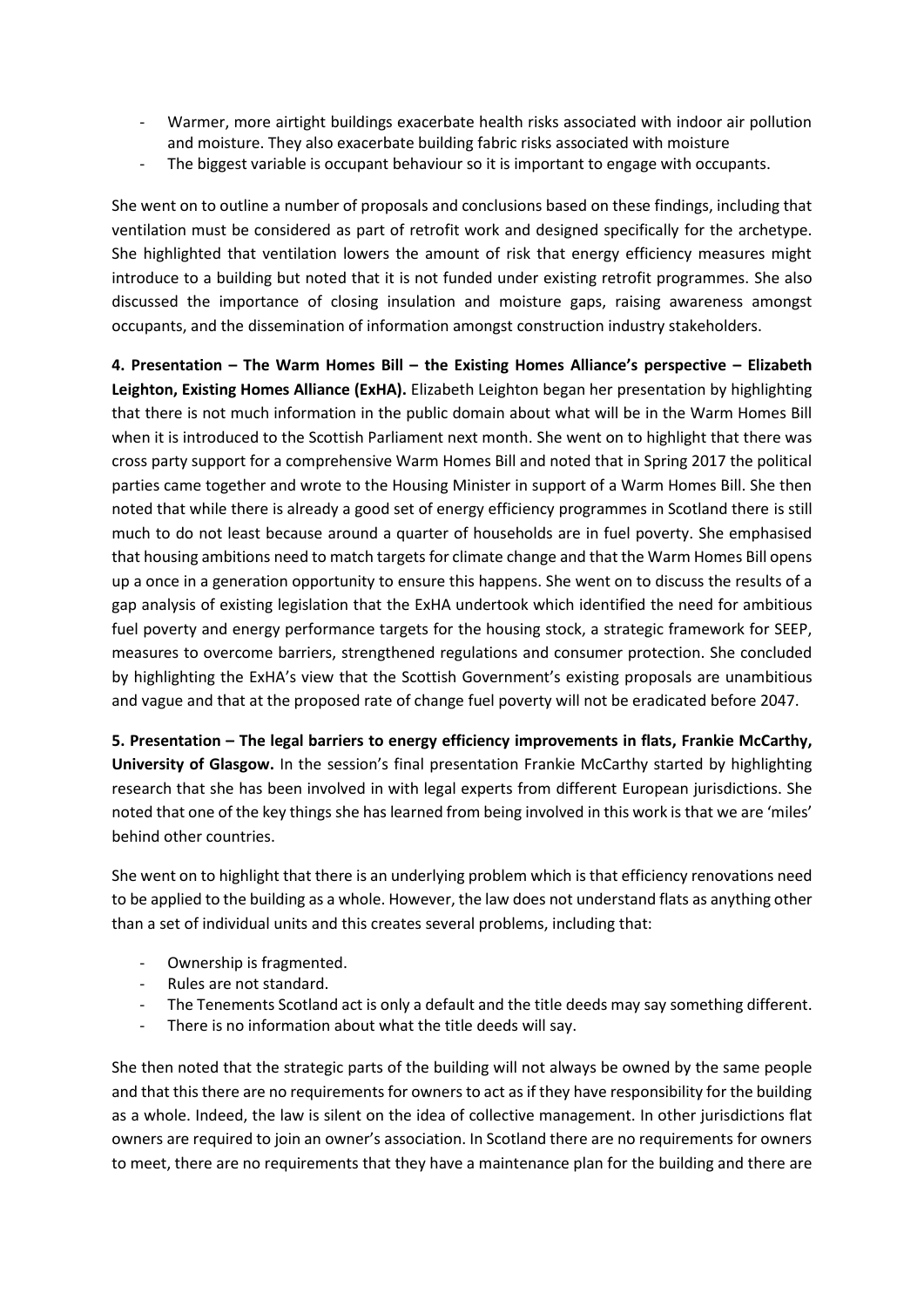no requirements that they have a sinking fund. As a result, management tends to be reactive as opposed to proactive. She went on to explore the levels of agreement required to undertake different types of work to common areas of flats and noted that it was often difficult for householders to work out what to do without legal advice. In terms of solutions she suggested that data on common title deeds provisions would be helpful together with data on potential improvements and changes to the law – which could be in the form of either carrots or sticks.

## **4. Question and Answer Session**

A range of questions were directed at the panel; please note that the intention of this meeting note is not to record a verbatim account of the meeting. Questions posed to the panel and answers received included:

- **Stephen Young** noted that the Planning Bill was before Bob Dorris' Committee at the moment and it may be possible to get something into that.
- **Dave Hawkey** asked how much of a problem indoor air quality issues might become if current issues continue and what the cost of solutions to these might be.
- **Alan Beal** noted that previous fuel poverty targets had not been met and asked how the same pitfalls could be avoided.
- **Barbara Lantschner** noted that some low cost measures could be used today, for example sensors. Using sensors would mean that instead of having to waiting for months or indeed years before knowing how things are working data would be available straight away. She also noted that current levels of air quality in Scottish homes is poor.
- **Elizabeth Leighton** highlighted that she was aware of the Planning Bill but that timing was an issue. She went on to note that she would rather the Scottish Government set a challenging target than an unambitious one.
- **Claudia Beamish** highlighted the importance of making changes at stage 2 as opposed to stage 3.

### **5. Conclusion and dates of future meetings**

Claudia Beamish MSP thanked everyone for their attendance at, and participation during, the meeting and noted that future meetings are planned as follows:

 $\bullet$  1<sup>st</sup> May 2018 – the renewables manufacturing chain [note: this meeting has now been postponed. A new date for this meeting will be set in due course]

### **7. AOB**

No other business was discussed.

### **8. Attendees**

### **Members – Cross Party Group on Renewable Energy and Energy Efficiency**

| Claudia | Beamish, MSP  |
|---------|---------------|
| Keith   | Baker         |
| Dan     | <b>Barlow</b> |
| Alan    | Beal          |
| Sarah   | Beattie-Smith |